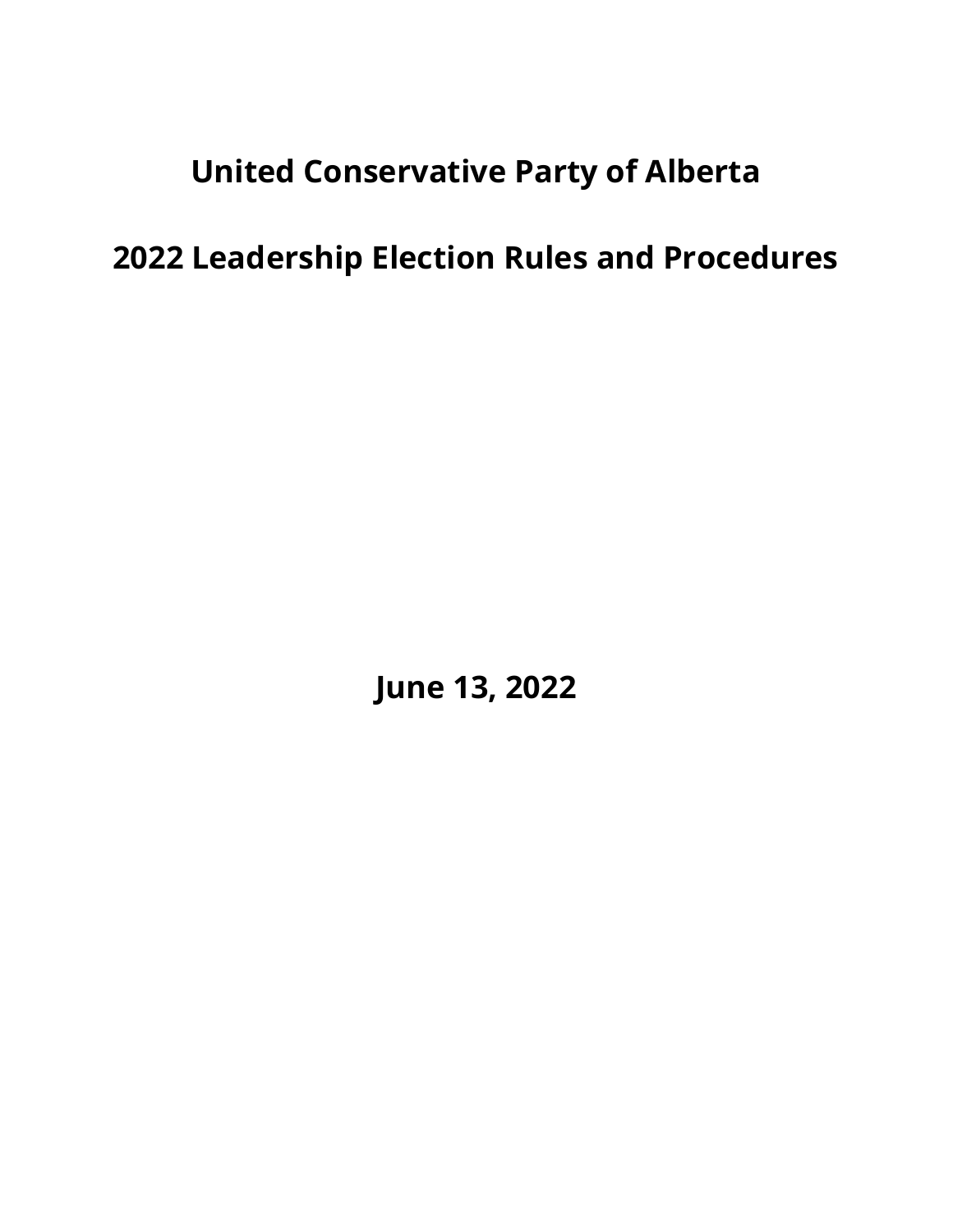# 1. Introduction

On May 19, 2022, the Leader of the United Conservative Party of Alberta delivered written notice of his intention to resign to the Secretary giving rise to a Leadership Election to be conducted pursuant to the Leadership Review and Selection Rules as set out in the Party's Governance Manual.

On May 27, 2022, the Party's Board of Directors established a Leadership Election Committee consisting of Party members.

The Leadership Election Committee has established these 2022 United Conservative Party of Alberta Leadership Election Rules and Procedures to set out the rules, procedures, and mechanisms under which the Leadership Election is to be conducted.

- 1.1. In these Rules:
	- 1.1.1. "Applicant" means a person who requests an Application or publicly announced his or her intention to become a Leadership Contestant for the 2022 Leadership Election Contest but is not a Leadership Contestant;
	- 1.1.2. "Application" means the cumulative documents, stipulated payments, and nomination petitions set out in section 2.4 of these Rules;
	- 1.1.3. "Arbitration Committee" means the standing arbitration committee as described in the Association's standing committee list;
	- 1.1.4. "Association" means the United Conservative Association;
	- 1.1.5. "Bylaws" means the bylaws of the Association;
	- 1.1.6. "Compliance Deposit" means the good conduct bond required to be paid as a condition of being a Leadership Contestant and as prescribed in section 5.6;
	- 1.1.7. "Debate Committee" means a subcommittee of the LEC appointed for the purpose of scheduling debates and proposing debate rules and procedures;
	- 1.1.8. "EFCDA" means the Election Finances and Contributions Disclosure Act, RSA 2000, c E-2, as amended from time to time;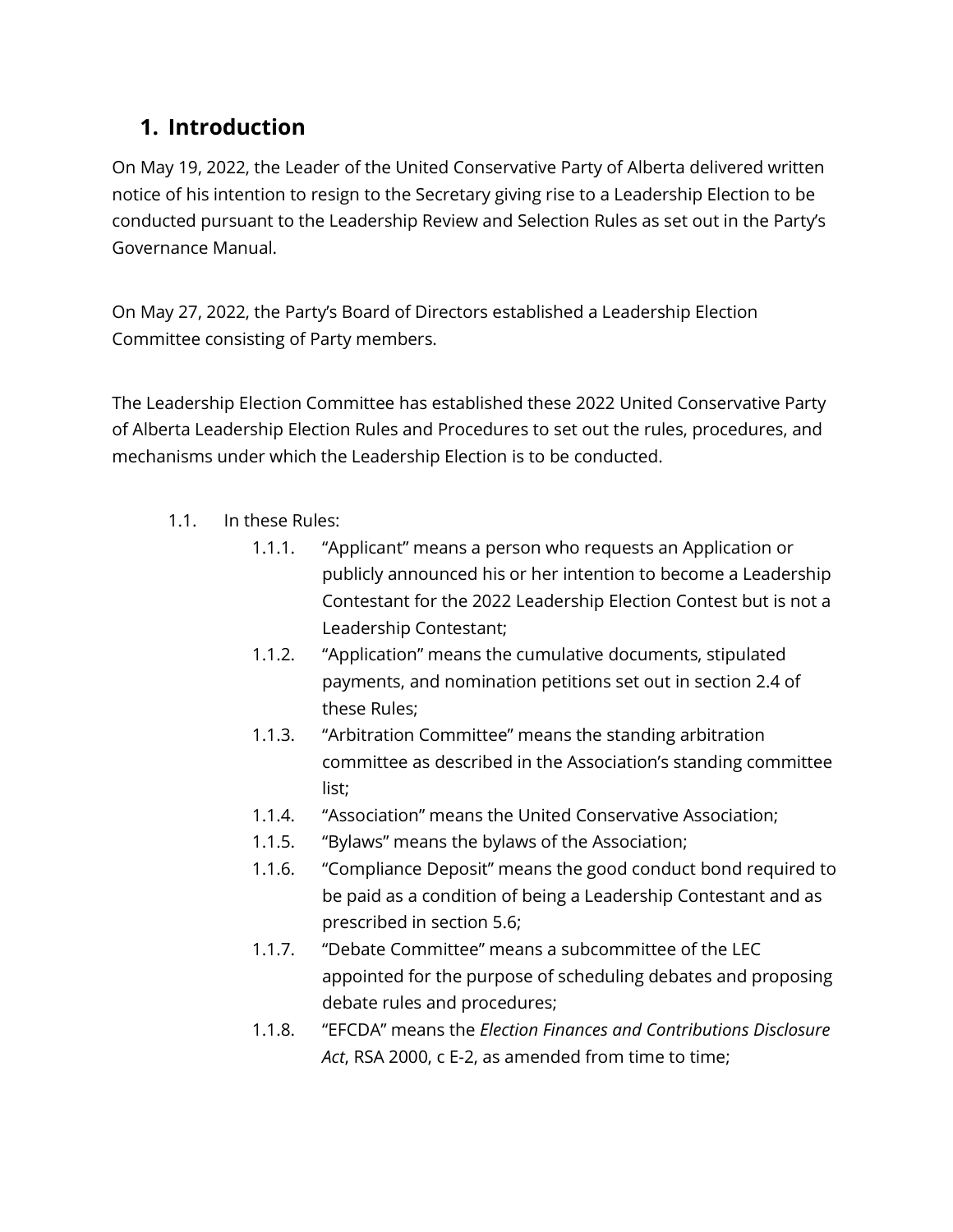- 1.1.9. "Elector" means a Member who is eligible to vote in the Leadership Election;
- 1.1.10. "Entry Fee" means the fee required to be paid as a condition of being a Leadership Contestant and as prescribed in section 5.5;
- 1.1.11. "Executive Director" means the executive director of the Party;
- 1.1.12. "Governance Manual Rules" means the Leadership Review and Selection Rules contained in the Association's Governance Manual as maintained pursuant to the Bylaws;
- 1.1.13. "Inquiry" means a an investigation by the Returning Officer into whether a Leadership Contestant has contravened these Rules, any directive, or any applicable law as set out in section 14.1.
- 1.1.14. "Leader" means the leader of the Party and Association as described in the Bylaws;
- 1.1.15. "Leadership Election" means the 2022 United Conservative Party of Alberta Leadership Contest;
- 1.1.16. "Leadership Contestant" means a person who has met all the requirements set out in section 2.3 of these Rules and has been declared a Leadership Contestant by the LNC;
- 1.1.17. "Leadership Contestant Questionnaire" means the Application document referenced in section 2.4.1 of these Rules;
- 1.1.18. "LEC" or "Leadership Election Committee" means the Leadership Election Committee appointed by the Party Board pursuant to section 4.8 of the Governance Manual Rules;
- 1.1.19. "LNC" or "Leadership Nominating Committee" means a subcommittee of the LEC, appointed for the purposes of reviewing Applications, interviewing Applicants, and recommending the acceptance or rejection of an Applicant as a Leadership Contestant;
- 1.1.20. "Member" means a member of the Association and of the Party as defined in the Bylaws;
- 1.1.21. "Membership Deadline" means the deadline that a person can become a Member eligible to vote in the Leadership Contest;
- 1.1.22. "Party" and "UCP" mean the United Conservative Party of Alberta;
- 1.1.23. "Party Board" means the board of directors of the Association as set out in the Bylaws;
- 1.1.24. "Returning Officer" means the Chief Returning Officer appointed by the LEC pursuant to these Rules;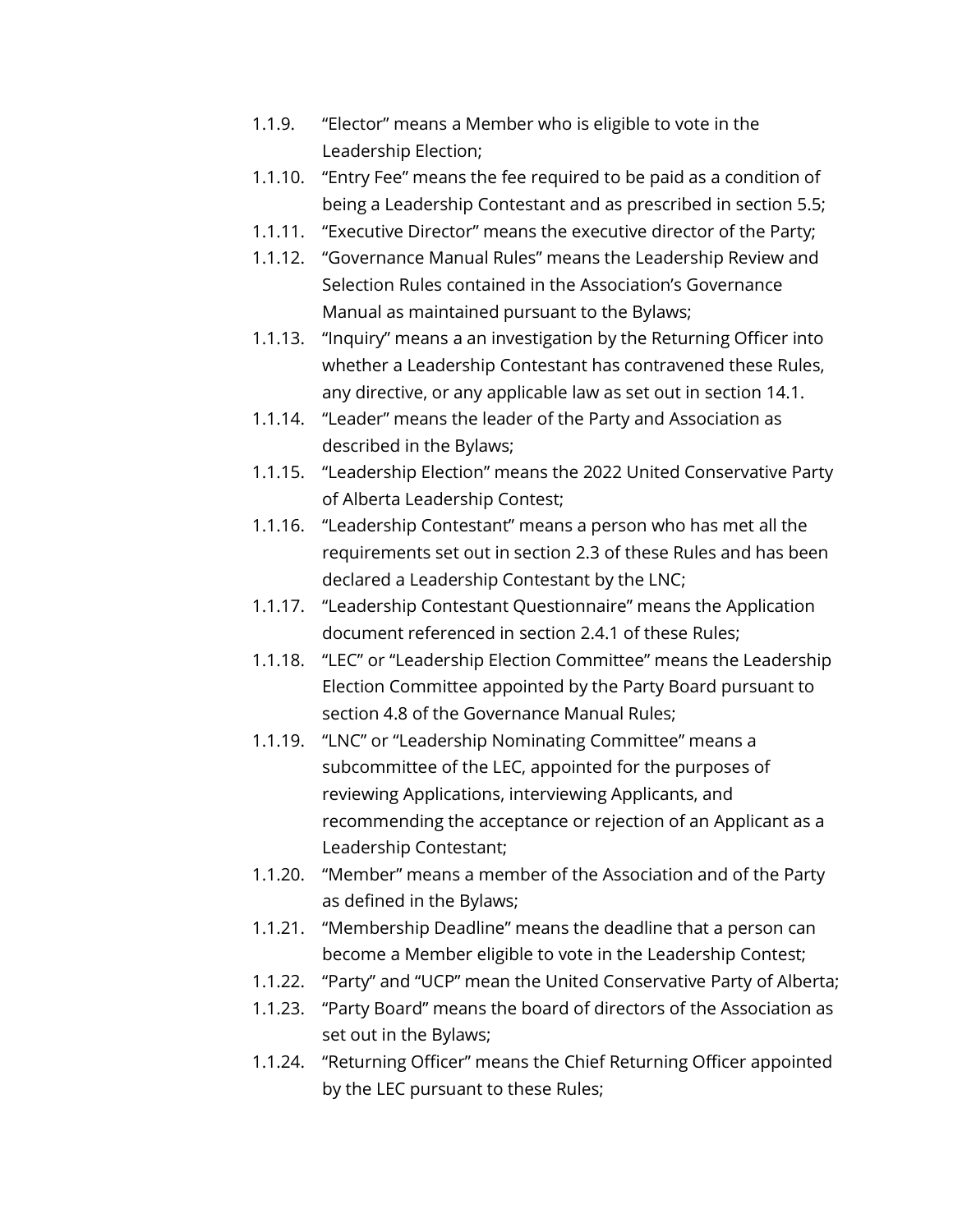- 1.1.25. "Review Application" means a written application by an affected Leadership Contestant for review of a decision of the Returning Office by the LEC as set out in section 14.5; and
- 1.1.26. "Rules" means these 2022 Leadership Election Rules and Procedures.

### 2. Leadership Contestant Eligibility and Application Process

- 2.1. Applications can be requested by any Member by emailing leadership@unitedconservative.ca.
- 2.2. A person who requests an Application or who publicly declares his or her candidacy for the leadership is considered an Applicant until:
	- 2.2.1. They have met all eligibility requirements to become a Leadership Contestant as set out in these Rules;
	- 2.2.2. They have submitted to the LEC a full and complete Application, including all necessary payments prescribed in section 2.4.7;
	- 2.2.3. They have been interviewed by the LNC; and
	- 2.2.4. They have been declared a Leadership Contestant in accordance with section 2.10.
- 2.3. To be eligible to be a Leadership Contestant, a person must:
	- 2.3.1. Be a Member of the Party for at least six (6) months prior to the deadline for applications set out in section 2.7, subject to a waiver being granted by the LEC;
		- 2.3.1.1. Requests for a waiver must be made in writing to the Chair of the LEC;
		- 2.3.1.2. The LEC will make a determination on a waiver in consultation with the Party Board and Caucus in a reasonable time following the request;
	- 2.3.2. Support the principles of the Party as set out in the Party's Policy Declaration;
	- 2.3.3. Be a Canadian citizen;
	- 2.3.4. Be the full age of 18 years;
	- 2.3.5. Be eligible to seek election as a member of the Legislative Assembly of Alberta;
	- 2.3.6. Not have been or be the interim Leader of the Party on or after the commencement of the Leadership Election;
	- 2.3.7. Complete and submit an Application to the LEC;
	- 2.3.8. Meet all qualification requirements under applicable laws;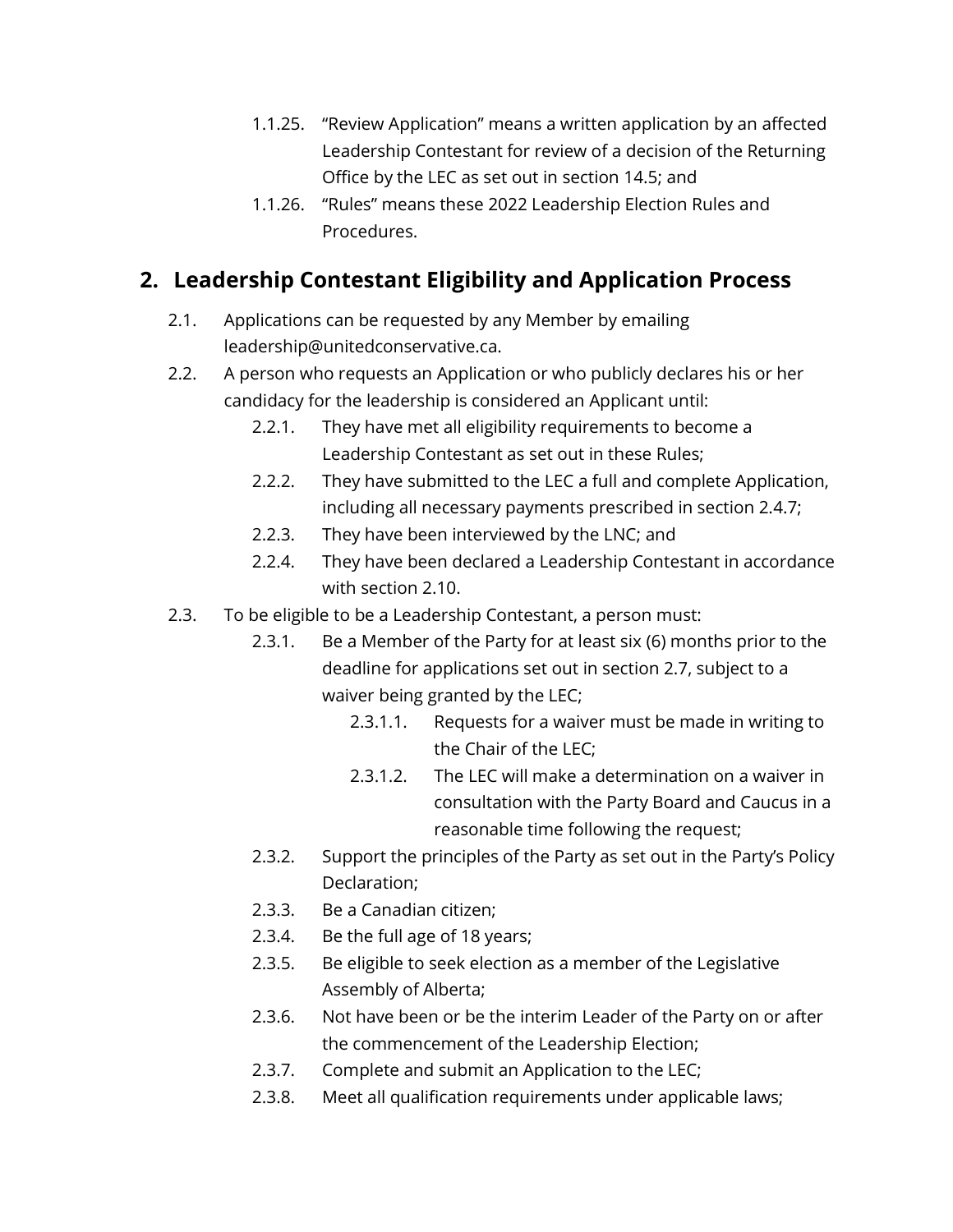- 2.3.9. Agree by statutory declaration submitted to the LEC to abide by these Rules, any additional rules specified by the LEC and the Governance Manual Rules;
- 2.3.10. Pay to the Party the Entry Fee and Compliance Deposit; and
- 2.3.11. Submit to the LEC a nomination petition signed by at least one thousand (1000) Members, including at least two hundred (200) Members from each region specified in the Bylaws.
- 2.4. A complete Application includes:
	- 2.4.1. A signed Leadership Contestant Questionnaire that has been completed truthfully and frankly by the Applicant;
	- 2.4.2. A confidentiality and non-disclosure agreement in which the Applicant agrees not to publicly disclose any information concerning the conduct of the Application process and not to misuse or disclose any of the personal information they may be provided by the Party including but not limited to membership information and lists;
	- 2.4.3. A current credit check and signed authorization to enable the Party to conduct its own searches;
	- 2.4.4. A current criminal record check and authorization to enable the Party to conduct its own searches;
	- 2.4.5. Information necessary to provide profile holder access to any and all social media accounts of the Applicant;
	- 2.4.6. A nomination petition set out in section 2.3.11;
	- 2.4.7. Any payments set out in sections 5.5 and 5.6;
	- 2.4.8. A statutory declaration by the Applicant that they shall abide by the Rules, the Code of Conduct, any additional rules specified by the LEC and the Governance Manual Rules; and
	- 2.4.9. An agreement to transfer any funds held at the end of the Leadership Election campaign period to the UCP.
- 2.5. Applicants are encouraged to file their Applications well in advance of the Application deadline in order to allow for verification of the completeness of their Applications and sufficient time for any corrections. An Application may be filed in multiple parts but it is the responsibility solely of the Applicant to ensure that all components of the Application are filed on time.
- 2.6. Applications can be submitted:
	- 2.6.1. By email at leadership@unitedconservative.ca.
	- 2.6.2. By mail to: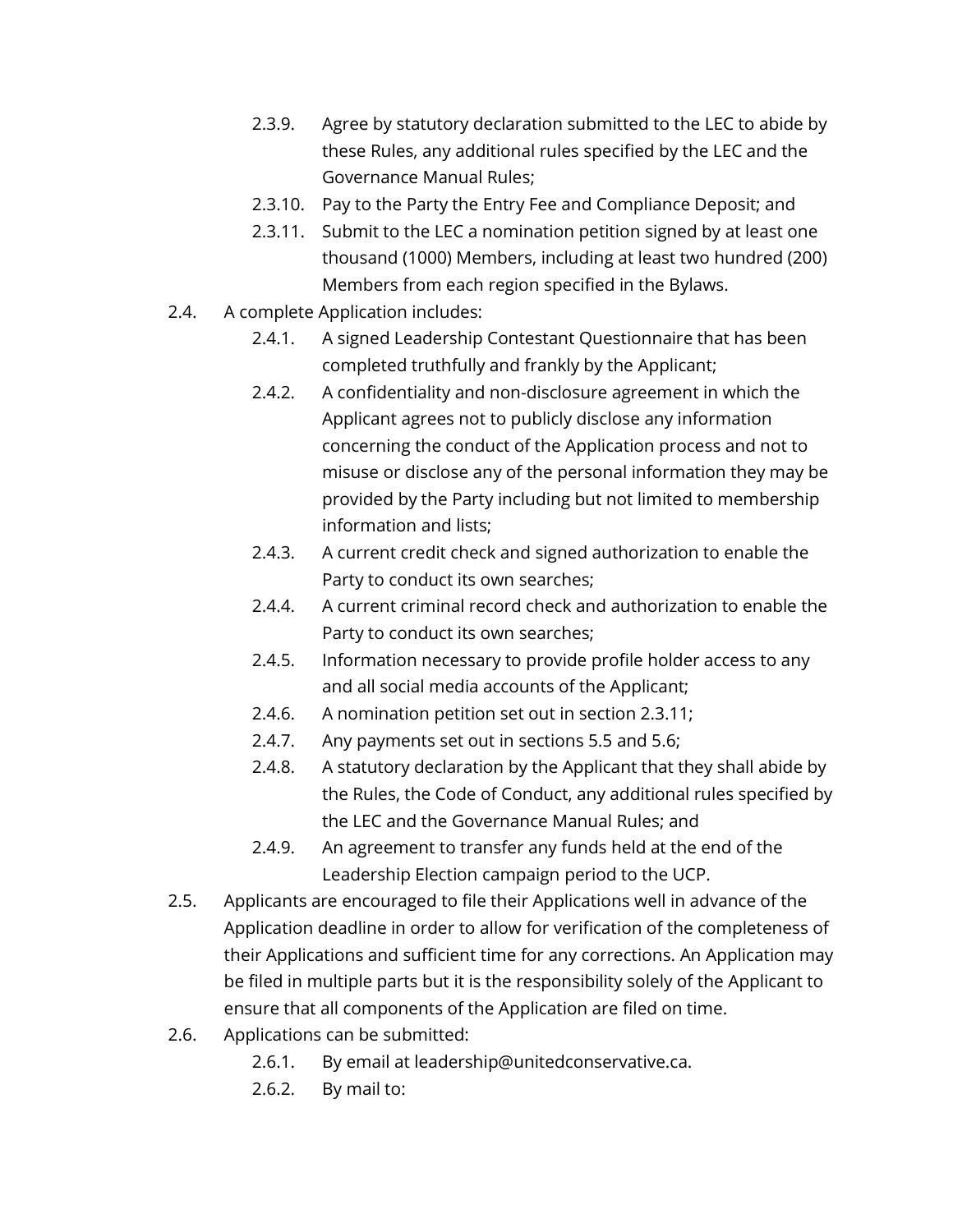United Conservative Party of Alberta c/o Executive Director #203, 2915 21 Street NE Calgary, AB T2E 7T1

- 2.6.3. In-person at the Party office.
- 2.7. The deadline to submit an Application is 5:00PM MT on July 20, 2022. The Executive Director shall provide confirmation of receipt of the Application on behalf of the Party. It is the responsibility of the Applicant to ensure that all required parts of the Application are received by the Executive Director before the deadline. Incomplete Applications will not be considered.
- 2.8. The LEC shall appoint a LNC.
- 2.9. Once an Application has been received by the Party, the Executive Director shall provide the Application to the LNC. The LNC will interview the Applicant and review the Application along with any other information they see fit to ascertain the suitability of an Applicant. The LNC may, at their discretion, request further and additional information from the Applicant.
- 2.10. If a majority of the LNC recommends approval of the Applicant as a Leadership Contestant, the Chair of the LEC shall send a notice of certification to the Applicant confirming that he or she has met all prerequisite requirements and is qualified as a Leadership Contestant, subject to disqualification for failure to pay any outstanding installments of the Entry Fee by the times prescribed in section 5.5.
- 2.11. If a majority of the LNC recommends the rejection of an Applicant for cause, the LEC shall meet to consider the recommendation. The LEC shall, in its absolute discretion, determine whether to reject or allow the Applicant. The Chair of LEC shall send a notice of certification or a notice of disallowance to the Applicant. The LEC may refer the matter back to the LNC if additional information is required.
- 2.12. The LNC has the absolute discretion to consider a fresh Application from an Applicant who was previously rejected and who otherwise follows the Rules set out herein.
- 2.13. If following review by the LNC of the Applications there is exactly one accepted Leadership Contestant, that Leadership Contestant will be declared the Leader.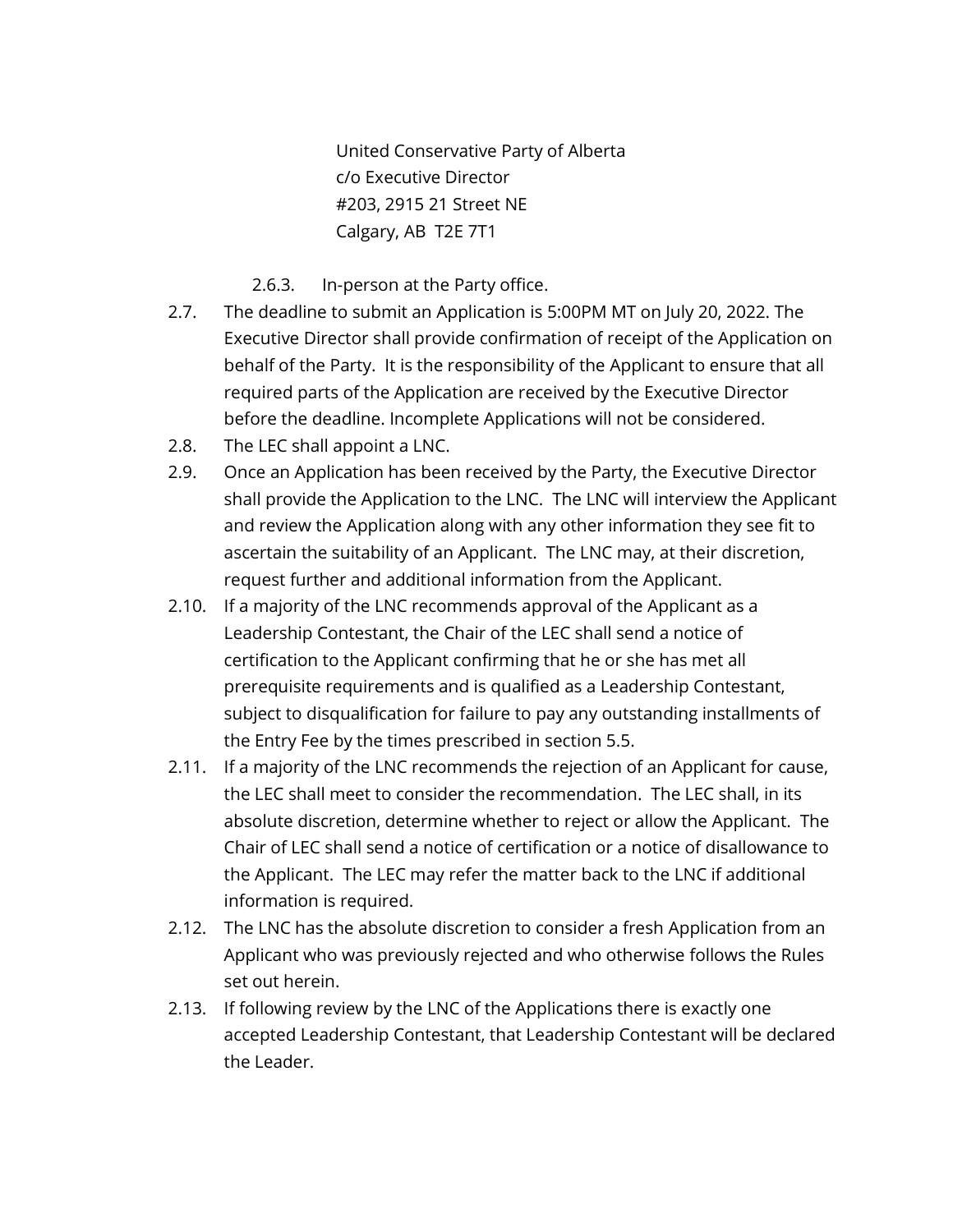# 3. Election date, eligibility deadlines, voting process and determination of Leader

- 3.1. The Leadership Election commenced on May 19, 2022.
- 3.2. The Leader of the UCP will be elected on October 6, 2022.
- 3.3. The Membership Deadline shall be August 12, 2022.
	- 3.3.1. Memberships purchased online at www.unitedconservative.ca until 11:59PM MT on August 12, 2022 will be eligible to vote.
	- 3.3.2. All other memberships must be received at the Party office by 5:00PM MT on August 12, 2022 to be eligible to vote.
- 3.4. Voting for Leader of the UCP will begin on September 2, 2022.
- 3.5. Each Elector may only vote once.
- 3.6. Voting shall be by secret ballot.
- 3.7. Voting will take place by way of postal and in person voting.
	- 3.7.1. Ballots sent by post must be received by October 3, 2022 in order to be counted.
	- 3.7.2. In person voting locations will be permitted on October 6, 2022 at 5 locations, one from each of the regions specified in the Bylaws, to be determined by the LEC not later than June 24, 2022.
- 3.8. To prove their eligibility, Members must provide either one piece of photo identification that provides their name and address or one piece of photo identification that provides their name and photo and a separate document that provides their name and address.
	- 3.8.1. Photo identification must be issued by the Government of Alberta or the Government of Canada.
	- 3.8.2. The Returning Officer may waive this requirement on an individual basis where the Member is otherwise known or other exceptional circumstances apply.
	- 3.8.3. Statutory declarations in lieu of proper credentials will not be allowed.
	- 3.8.4. Proxy voting is not permitted.
- 3.9. Voting will be on the basis of one Elector, one vote by an unweighted preferential ballot (single transferable vote).
- 3.10. Leadership Contestants will be listed on the ballot in alphabetical order by surname.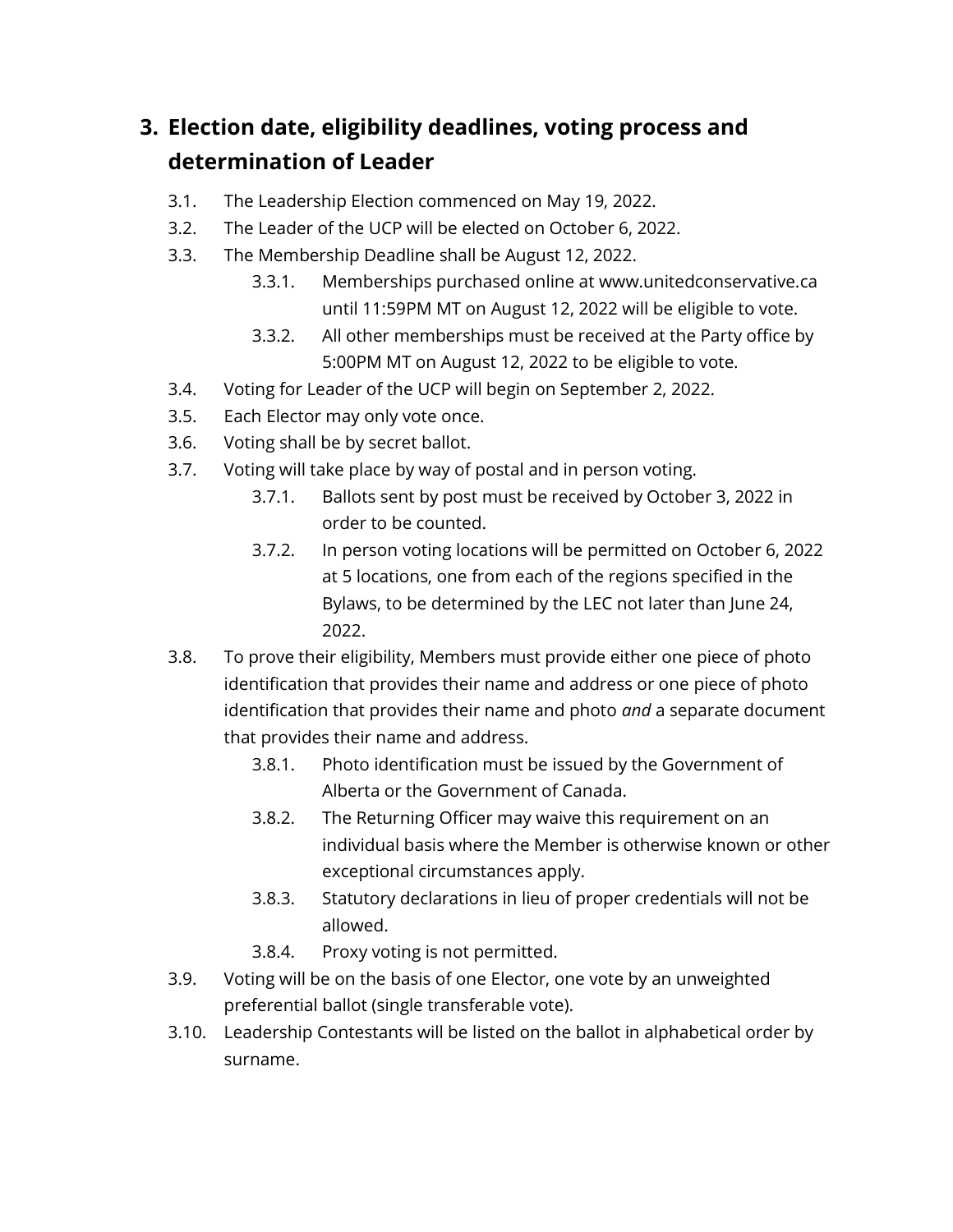- 3.11. The voting process will permit, but not require, an Elector to list Leadership Contestants in the order of the Elector's preference.
- 3.12. If following the tabulation of votes a Leadership Contestant has received more than 50% of the total number of first preference votes cast, that Leadership Contestant will be declared the winner and will immediately become the Leader (spoiled ballots are not valid ballots for the purposes of determining votes cast).
- 3.13. If following the tabulation of votes no Leadership Contestant has received more than 50% of the total number of first-preference votes cast, then:
	- 3.13.1. the Leadership Contestant with the fewest number of firstpreference votes cast will be removed for the purposes of calculating the result;
	- 3.13.2. for the ballots for which the first preference was the removed Leadership Contestant, the second-preference votes will be allocated to the remaining Leadership Contestants;
	- 3.13.3. the votes will then be re-tabulated and if a Leadership Contestant has received more than 50% of the total number of votes cast, that Leadership Contestant will be declared the winner and will immediately become the Leader;
	- 3.13.4. if no Leadership Contestant has received more than 50% of the total number of votes cast, this process will be repeated, removing one Leadership Contestant at a time, until a winner is declared;
	- 3.13.5. the chair of the LEC shall vote, but his ballot shall be held apart by the Returning Officer and not counted unless there is a tie between two or more of the Leadership Contestants with the lowest number of votes and a tie-breaking vote is needed to determine which Leadership Contestant is eliminated, in which case the vote cast by chair of the LEC shall be counted by the Returning Officer to break the tie; and
	- 3.13.6. the result of each round of counting shall be publicly announced when it is completed.
	- 3.14. Following the count, the ballots shall be stored at the Association offices for seven (7) days and then destroyed unless otherwise directed by the Arbitration Committee or the Executive Director.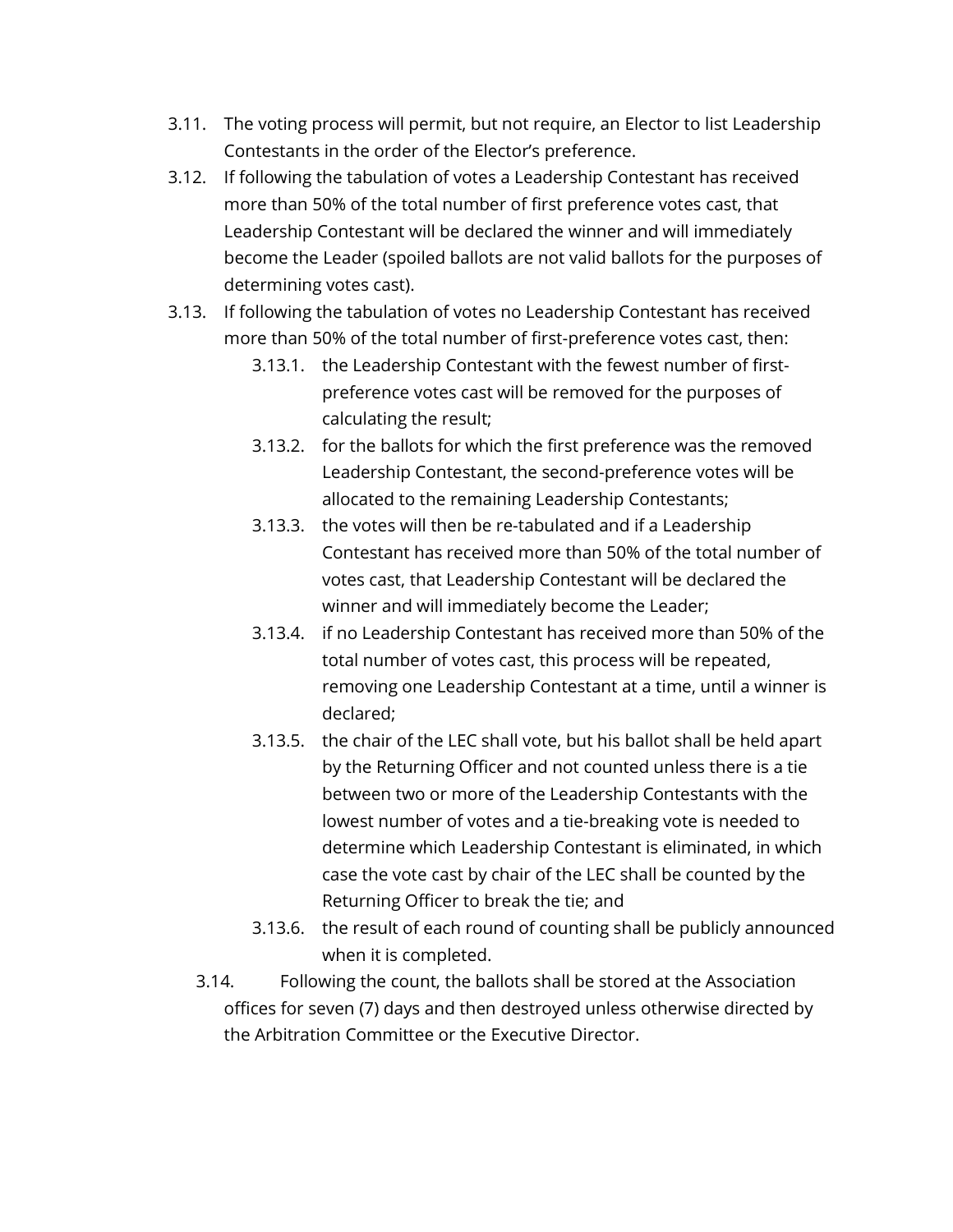# 4. Returning Officer

- 4.1. The LEC shall appoint a Returning Officer to oversee the Leadership Election and ensure that it is conducted in a manner that is fair, impartial, and accountable to the Members.
- 4.2. The Returning Officer will be responsible for:
	- 4.2.1. all matters pertaining to the conduct of the vote;
	- 4.2.2. ensuring compliance with these Rules;
	- 4.2.3. appointing neutral deputy returning officers and other election officers, as required;
	- 4.2.4. training of all deputy returning officers and other election officers;
	- 4.2.5. certifying a list of eligible voters;
	- 4.2.6. providing ballots and ballot boxes;
	- 4.2.7. approving the form of ballot;
	- 4.2.8. maintaining the integrity of the received envelopes throughout the postal balloting process;
	- 4.2.9. ensuring the security of the ballot boxes; and
	- 4.2.10. such further and other duties as may be determined by the LEC.

# 5. Regulatory and Financial Matters

- 5.1. An Applicant and a Leadership Contestant shall comply with all applicable legislation, including the Elections Act and the EFCDA.
- 5.2. An Applicant and/or Leadership Contestant shall disclose to the Chair of the LEC on an immediate basis the existent of any investigation undertaken by Elections Alberta, or any other regulatory body, in relation to the Leadership Election and shall undertake to provide the Chair of the LEC copies of any correspondence related to that investigation, unless otherwise prohibited by law.
- 5.3. The Returning Officer shall be entitled to perform random audits on the accounts of Leadership Contestants throughout the election process. The Leadership Contestant will provide all records, books, and accounts to the Returning Officer or any person that the Returning Officer designates forthwith upon request and failure to comply shall constitute a breach of these Rules.
- 5.4. Each Applicant will be required to make the following payments: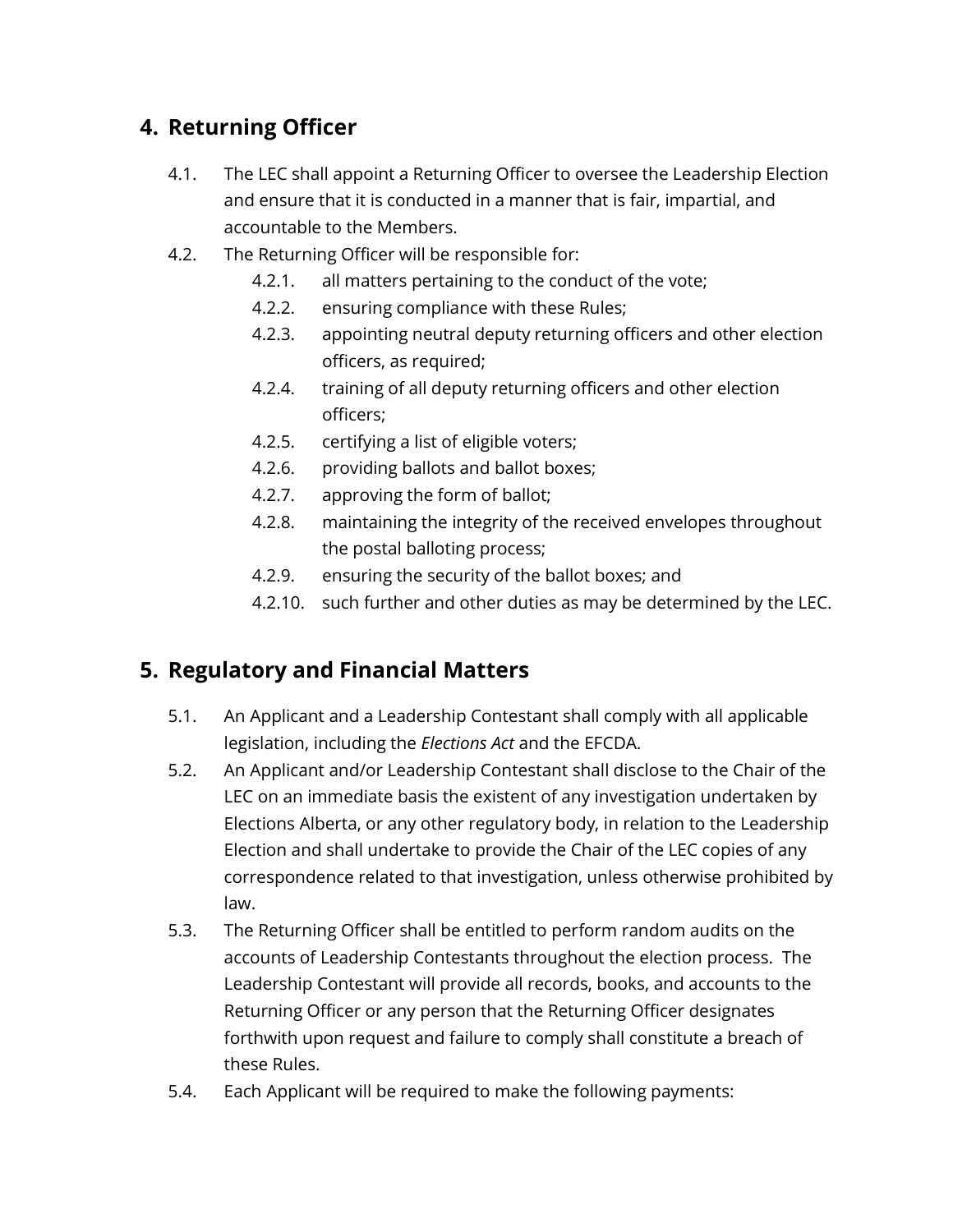- 5.4.1. An Entry Fee;
- 5.4.2. A Compliance Deposit for good conduct and compliance;
- 5.4.3. Payments can be made by electronic funds transfer, certified cheque, bank draft, or money order payable to the "United Conservative Association" with all funds originating from the Applicant's or Leadership Contestant's campaign bank account.
- 5.5. The Entry Fee is \$150,000, payable in three (3) instalments.
	- 5.5.1. The first instalment of the Entry Fee is \$50,000 which must be included with the Applicant's Application.
	- 5.5.2. The second instalment of the Entry Fee is \$50,000 which must be received by the UCP prior to a Leadership Contestant receiving any preliminary membership list and not later than 5:00 p.m. MT on July 29, 2022.
	- 5.5.3. The third instalment of the Entry Fee is \$50,000 which must be received by the UCP not later than 5:00 p.m. on August 12, 2022.
	- 5.5.4. If an Application to be a Leadership Contestant is rejected, the Entry Fee installments provided by the Applicant will be refunded. If an Application to be a Leadership Contestant is accepted, the Entry Fee will be non-refundable.
	- 5.5.5. If an Applicant or Leadership Contestant fails to pay the Entry Fee in accordance with these Rules, the Applicant shall not be qualified as a Leadership Contestant or the Leadership Contestant will be disqualified and unable to participate in the Leadership Election.
- 5.6. Leadership Contestants must make a refundable Compliance Deposit for good conduct and compliance of \$25,000. The Compliance Deposit must be submitted together with the first instalment of the Entry Fee with the Applicant's Application.
	- 5.6.1. If disciplinary action against a Leadership Contestant results in a fine, such fine will be deducted from the amount of the Compliance Deposit. In such instance, the Leadership Contestant must make an additional payment to the UCP within three (3) business days to restore the amount of the Compliance Deposit to the original amount of \$25,000. Failure by a Leadership Contestant to restore the full amount of the Compliance Deposit shall cause the Returning Officer to recommend to LEC that LEC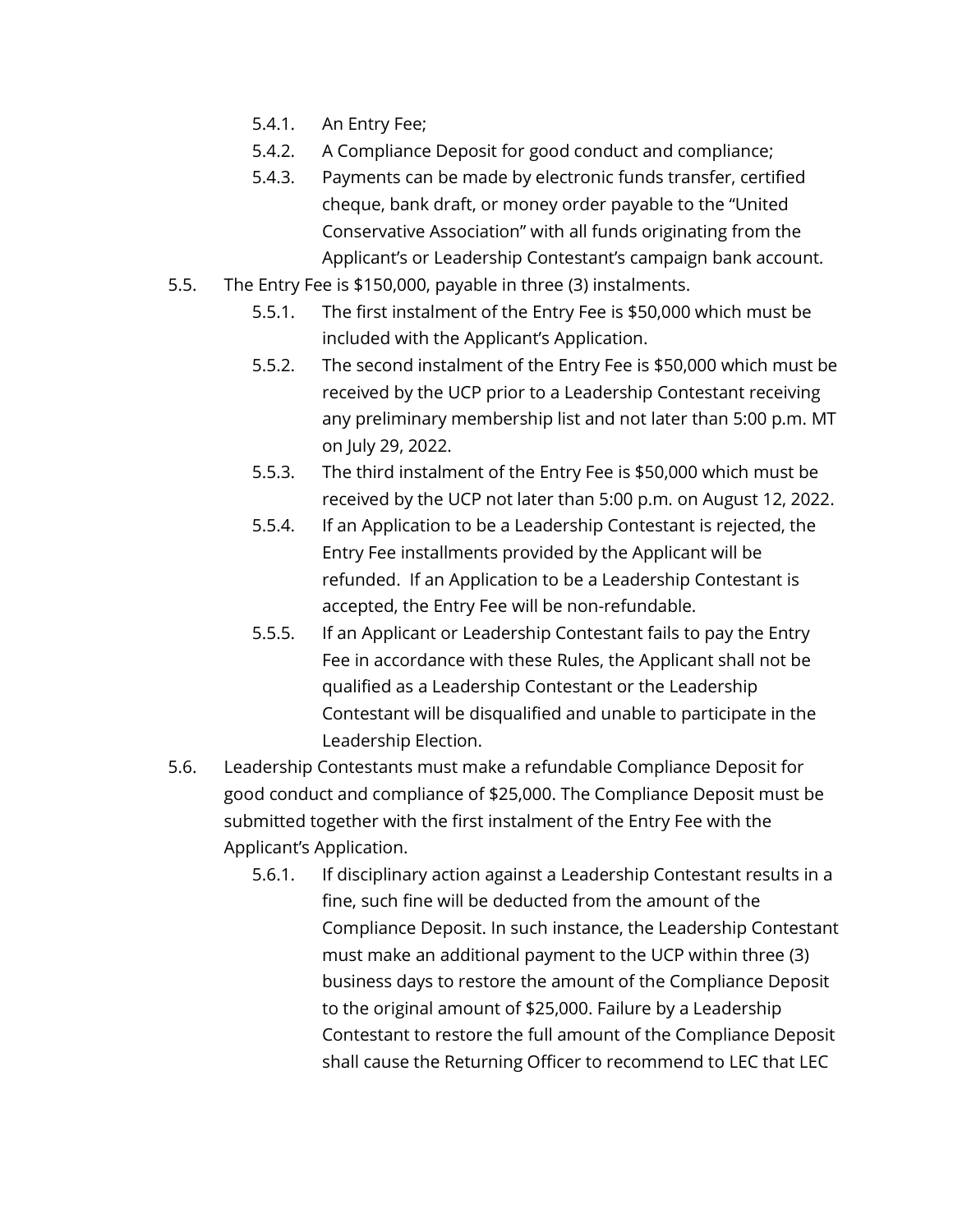disqualify the Leadership Contestant and remove his or her name from the ballot pursuant to the process in section 14.4.

- 5.6.2. The balance of each Leadership Contestant's Compliance Deposit will be repaid to such Leadership Contestant at the end of the leadership contest campaign period.
- 5.7. Only persons who have complied with these Rules, including payment of the full amount of the Entry Fee by the deadlines described in this section, will have their names placed on the ballot.
- 5.8. Membership applications must be submitted in the manner approved by the LEC to the UCP office for processing. There will be no sharing of membership revenues received by the UCP with Leadership Contestants.
- 5.9. Leadership Contestants must agree to transfer any funds held at the end of the Leadership Election campaign period to the UCP, in accordance with section 12.2(1)(a) of the EFCDA, and not return those funds to contributors as stated in section 12.2(1)(b) of the EFCDA.
- 5.10. A Leadership Contestant will provide to the LEC all registrations and reports filed with Elections Alberta pursuant to the EFCDA upon request.

# 6. Access to membership information

- 6.1. Upon an Applicant becoming qualified as a Leadership Contestant in accordance with these Rules, the Executive Director shall provide such Leadership Contestant with a preliminary membership list. Whenever the Executive Director provides a Leadership Contestant with an updated preliminary membership list, it will provide a copy of that list to all other Leadership Contestants at the same time.
- 6.2. An authorized membership list will be provided to all Leadership Contestants not later than ten (10) days after the Membership Deadline.
- 6.3. All preliminary membership lists and the authorized membership list will include each member's name, mailing address, residential address, and phone number. Email addresses will not be included.
- 6.4. A Leadership Contestant may challenge the eligibility of any individual on the authorized membership list on the grounds that any such individual is not a Member in good standing or may challenge the eligibility of any individual not on the authorized membership list on grounds that any such individual is a Member in good standing.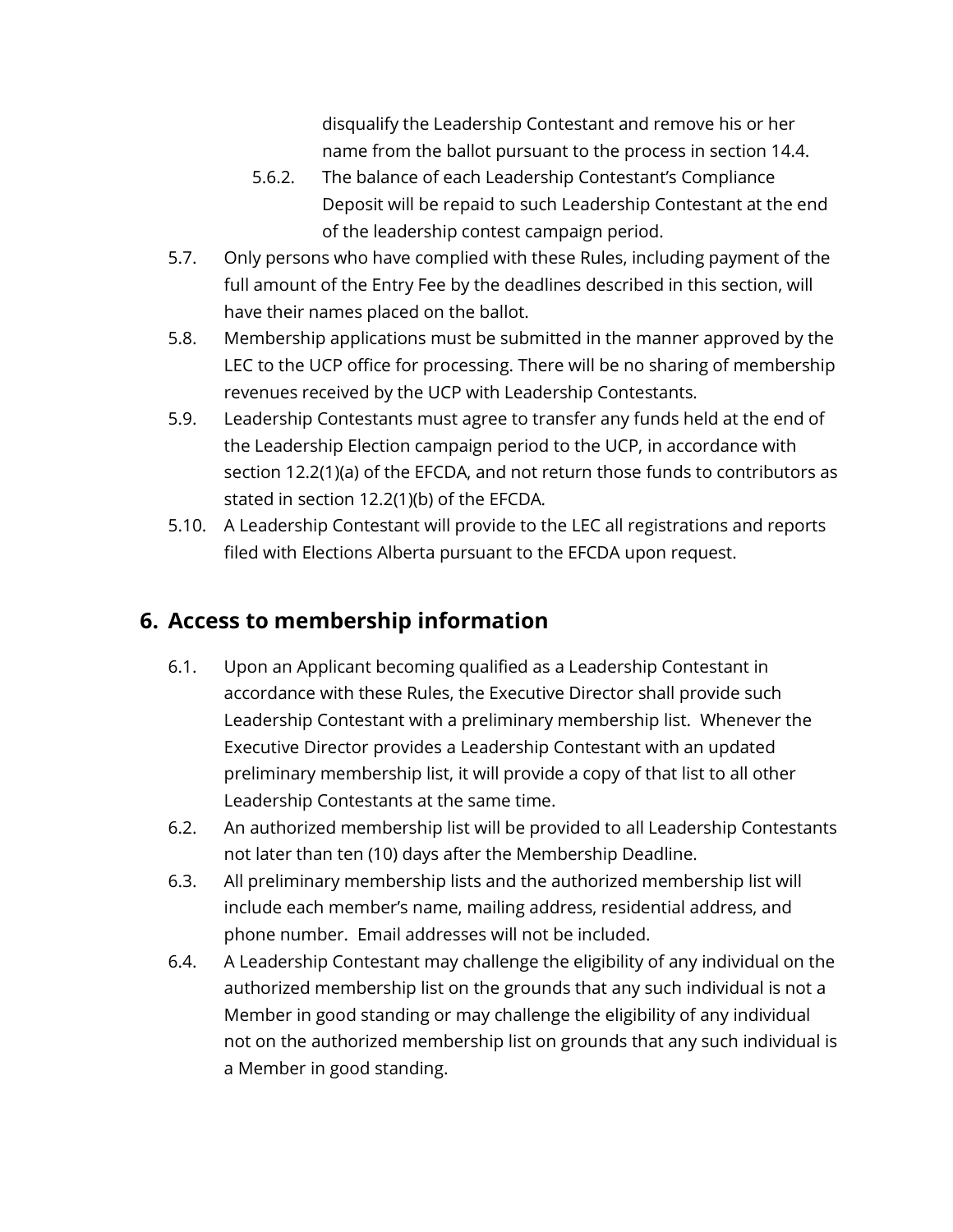- 6.4.1. Any challenge pursuant to this section must be made in writing and received by the Returning Officer along with supporting documentation no later than three (3) days after receipt of the authorized membership list referenced in section 6.2;
- 6.4.2. Any challenge pursuant to this section must specify the name of the Member or individual, the membership number (if any), and the basis of the challenge;
- 6.4.3. The onus of proof where a challenge has been submitted is on the Leadership Contestant who submitted the challenge;
- 6.4.4. The Returning Officer shall investigate the challenge, request further information as necessary, and make a determination in his or her absolute discretion as to whether the challenged Member should be removed from the authorized membership list or whether the challenged individual should be added to the authorized membership list. The decision of the Returning Officer shall be final and binding and not subject to review by any court.
- 6.4.5. Notice of all Members removed from or added to the authorized membership list as a result of challenges under this section will be provided to all Leadership Contestants on a timely basis.
- 6.4.6. In the event that the Returning Officer determines that a challenge pursuant to these sections has been made frivolously then the Returning Officer shall be entitled to impose any remedy set out in section 14.3.
- 6.5. The Leadership Contestant shall use a preliminary membership list and the authorized membership lists only for the purpose of the Leadership Election and not for any improper purpose whatsoever, including, but not limited to, disclosure of the list to any third party, except those authorized by the Leadership Contestant to carry out leadership contest campaign activities and who agree to be bound by the terms of the UCP's confidentiality and non-disclosure agreement.
- 6.6. Each Leadership Contestant is responsible for their campaign's proper use of the membership list. Any unauthorized use or disclosure of the membership list by any member of a Leadership Contestant's campaign may result in discipline, including, but not limited to, forfeiture of the Compliance Deposit and disqualification.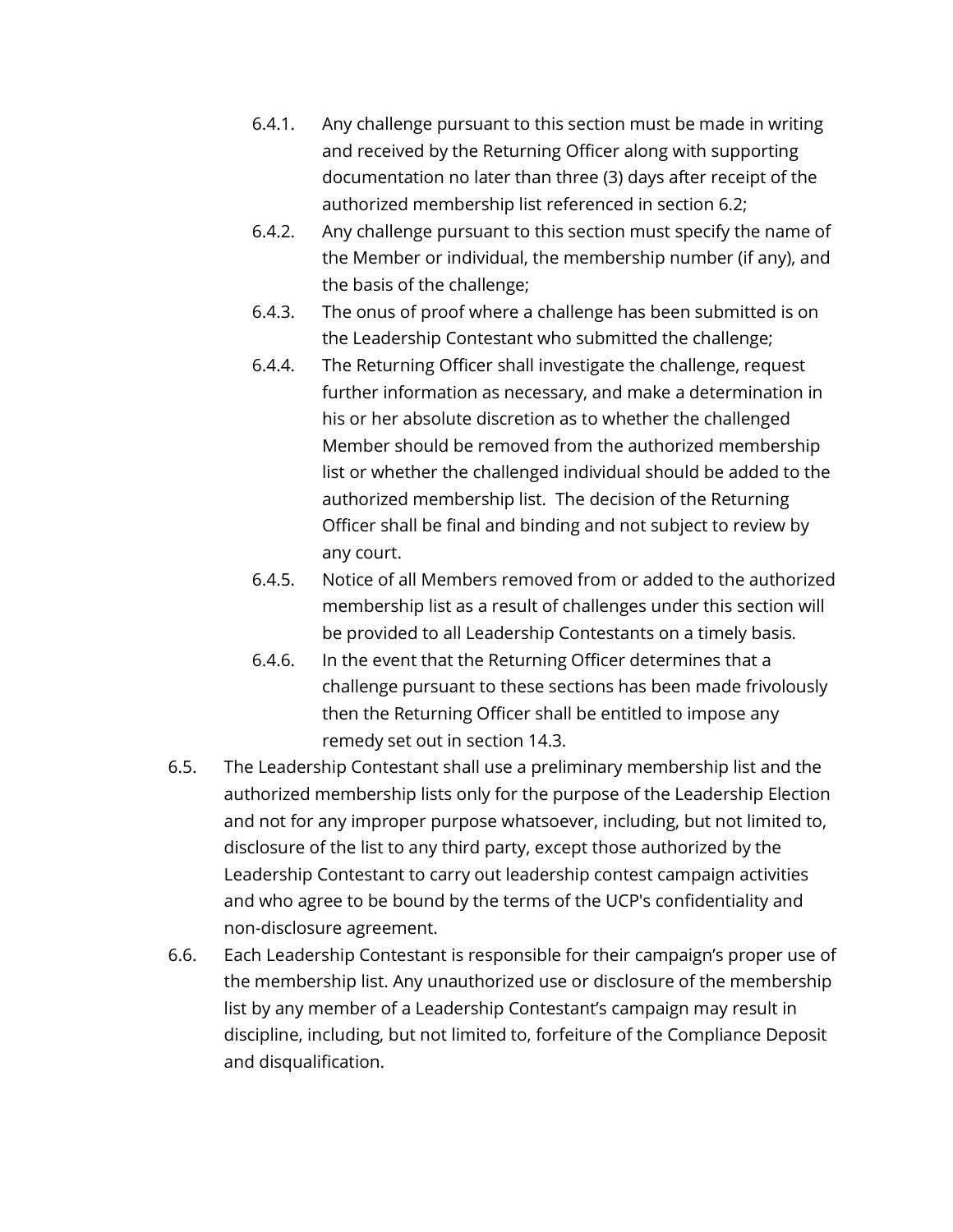- 6.7. If a Leadership Contestant withdraws, fails to pay the second instalment of the Entry Fee or is disqualified from the Leadership Election, the Leadership Contestant shall immediately return any membership list to the Executive Director and certify by statutory declaration that all membership list data, including electronic databases, records or derivative works, have been erased, deleted, are destroyed.
- 6.8. Prior to the return of the Compliance Deposit and not later than October 20, 2022, each Leadership Contestant shall return all preliminary membership lists and the authorized membership list and certify by statutory declaration in a form prescribed by the UCP that all membership list data, including electronic databases, records or derivative works, have been erased, destroyed or obliterated. Further, each Leadership Contestant shall provide the Executive Director with a list of any third parties to whom the membership list or data was disclosed, including name and contact information, and the date of disclosure, and the original confidentiality and non-disclosure agreement duly executed by the third party.

# 7. Use of UCP intellectual property

- 7.1. No one shall use any UCP wordmark, including logo, name, etc. without the prior written authorization of the LEC.
- 7.2. No one shall use any mark, including any logo, name, etc., that causes or is likely to cause confusion with any UCP trade-mark, including logo, name, etc.
- 7.3. The use of a mark causes confusion if the use by a person would likely lead to the inference that the goods or services associated with those marks are given, made or produced by the UCP.
- 7.4. No one shall represent, directly or indirectly, that an Applicant or Leadership Contestant is or will be endorsed by the UCP or LEC.

### 8. Right to delegate

8.1. Unless expressly stated to the contrary, the LEC may delegate any duty or act to a person who has been authorized by the LEC to perform the duty or act.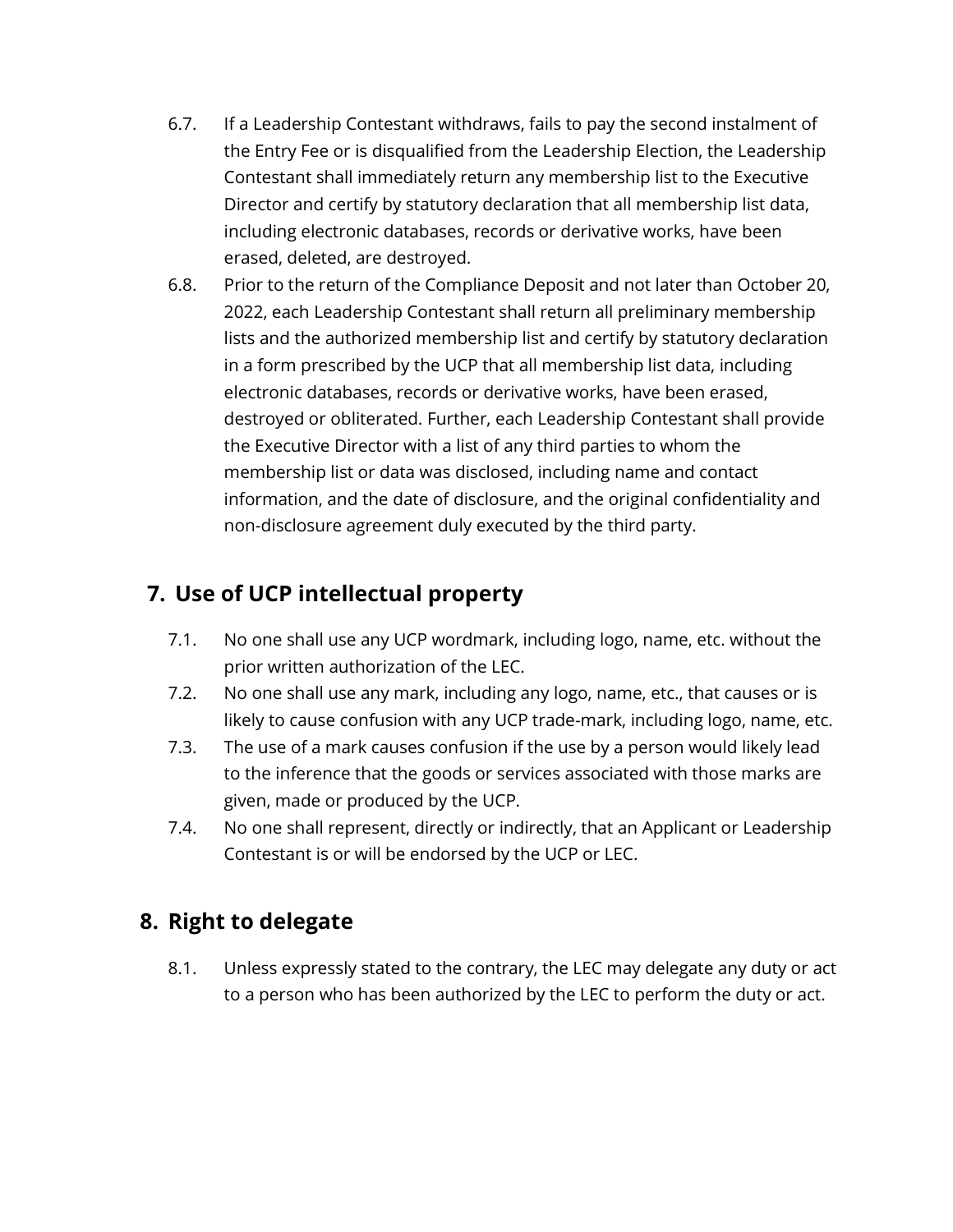#### 9. Debates

- 9.1. The LEC has created a Debates Committee for the purposes of scheduling debates and proposing debate rules and procedures;
- 9.2. The LEC will approve debate rules and procedures. All Leadership Contestants must comply with the debate rules;
- 9.3. Each Leadership Contestant must participate in all UCP-organized debates;
- 9.4. Failure of a Leadership Contestant to participate in a UCP-organized debate may result in a fine, disqualification of such leadership contestant or both;
- 9.5. The LEC may require that Leadership Contestants not participate in debates or candidate forums that are not organized or approved by the Debates Committee.

### 10. Code of conduct

10.1. The Party's Code of Conduct applies to Leadership Contestants. All Applicants shall agree to be bound by the Code of Conduct.

### 11. Communications

- 11.1. Each Leadership Contestant shall be required to provide a list of their contact information along with the contact information for his or her campaign manager and chief financial officer.
- 11.2. Communications with or notices delivered to or from a Leadership Contestant's campaign manager or chief financial officer will be deemed to be the same as if such communications or notice had been given directly to or from the Leadership Contestant.
- 11.3. The Executive Director or his designate will make reasonable efforts, at his absolute discretion, to facilitate email correspondence to all or part of the preliminary membership list and authorized membership list, as applicable, on behalf of Leadership Contestants.
- 11.4. Any communication transmitted by or on behalf of a Leadership Contestant to a Member or member of the public by telephone, text message, facsimile or email must have a timely and effective mechanism to allow the recipient to opt out of receiving further communication. If any person indicates to a Leadership Contestant or any person acting on behalf of the Leadership Contestant that they no longer wish to receive any communication from the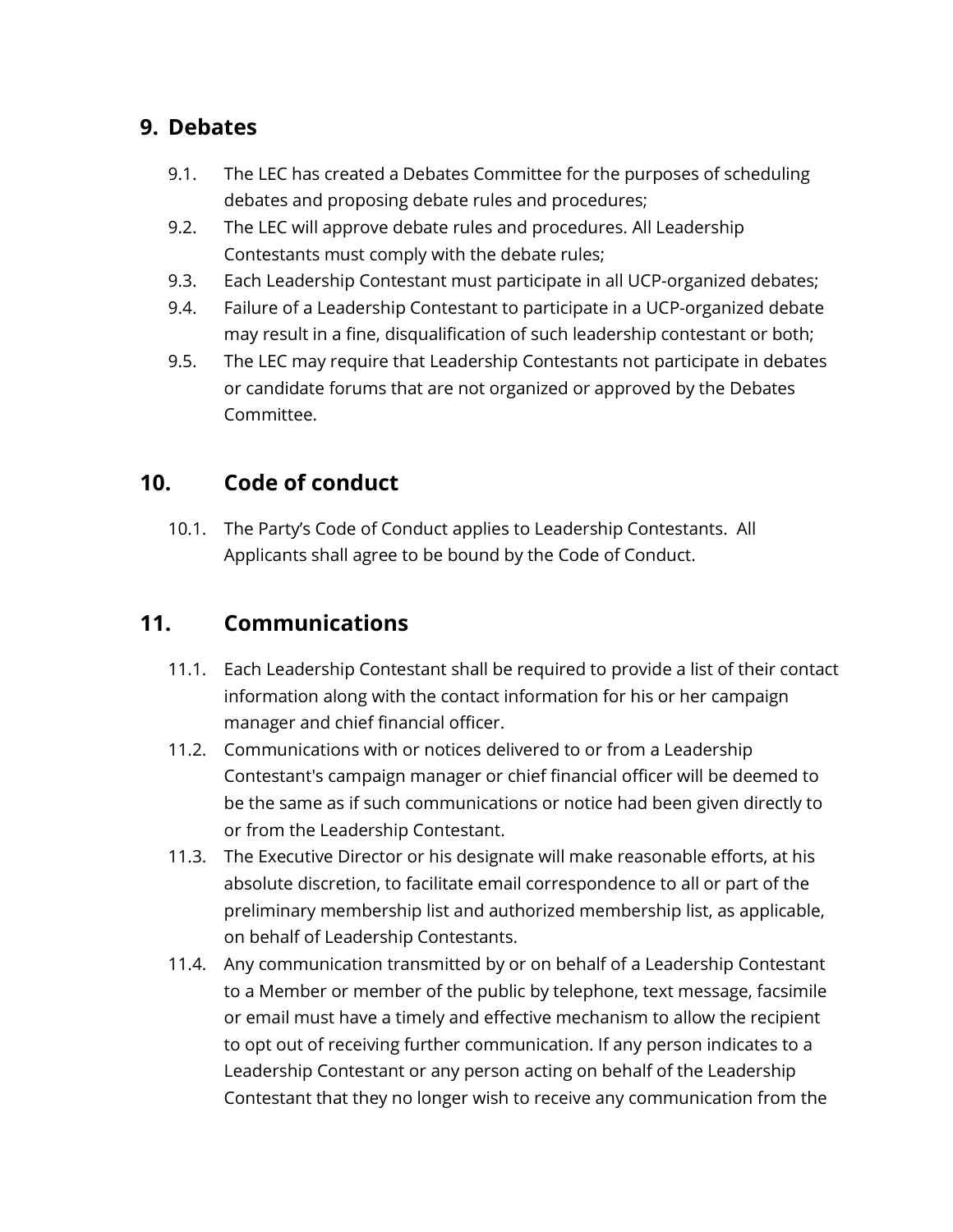Leadership Contestant or Leadership Contestant's campaign, then the Leadership Contestant or any person acting on behalf of the Leadership Contestant shall no longer transmit any communication to that person.

11.5. Leadership Contestants are required to comply with all CRTC regulations regarding communication with the public.

#### 12. Neutrality and confidentiality

- 12.1. Members of the Party Board, LEC, the Returning Officer and all other election officials will sign neutrality and confidentiality agreements in the form prescribed by the LEC.
- 12.2. Party staff and contractors are required to remain neutral throughout the Leadership Election and will not support any Applicant or Leadership Contestant or involve themselves in any Applicant or Leadership Contestant campaign in any way.

#### 13. Independent auditor

13.1. The LEC will retain such auditors as are necessary to ensure a fair and equitable conduct of the voting process, including verification of membership.

### 14. Dispute resolution

- 14.1. The Returning Officer may commence an Inquiry into whether a Leadership Contestant has contravened these Rules, any directive, or any applicable law. Any Leadership Contestant or Member can request an Inquiry of a Leadership Contestant.
- 14.2. The Returning Officer shall notify the Leadership Contestant of an Inquiry and will provide the Leadership Contestant an opportunity to present a written response that shall be provided within twenty four (24) hours.
- 14.3. Following consultation with the Chair of LEC, if the Returning Officer determines, in their absolute discretion, that a Leadership Contestant has contravened these Rules, the Code of Conduct, any directive or any applicable law, he or she may do one or more of the following:
	- 14.3.1. Direct the Leadership Contestant to take specified actions to achieve compliance and to remedy any consequences of the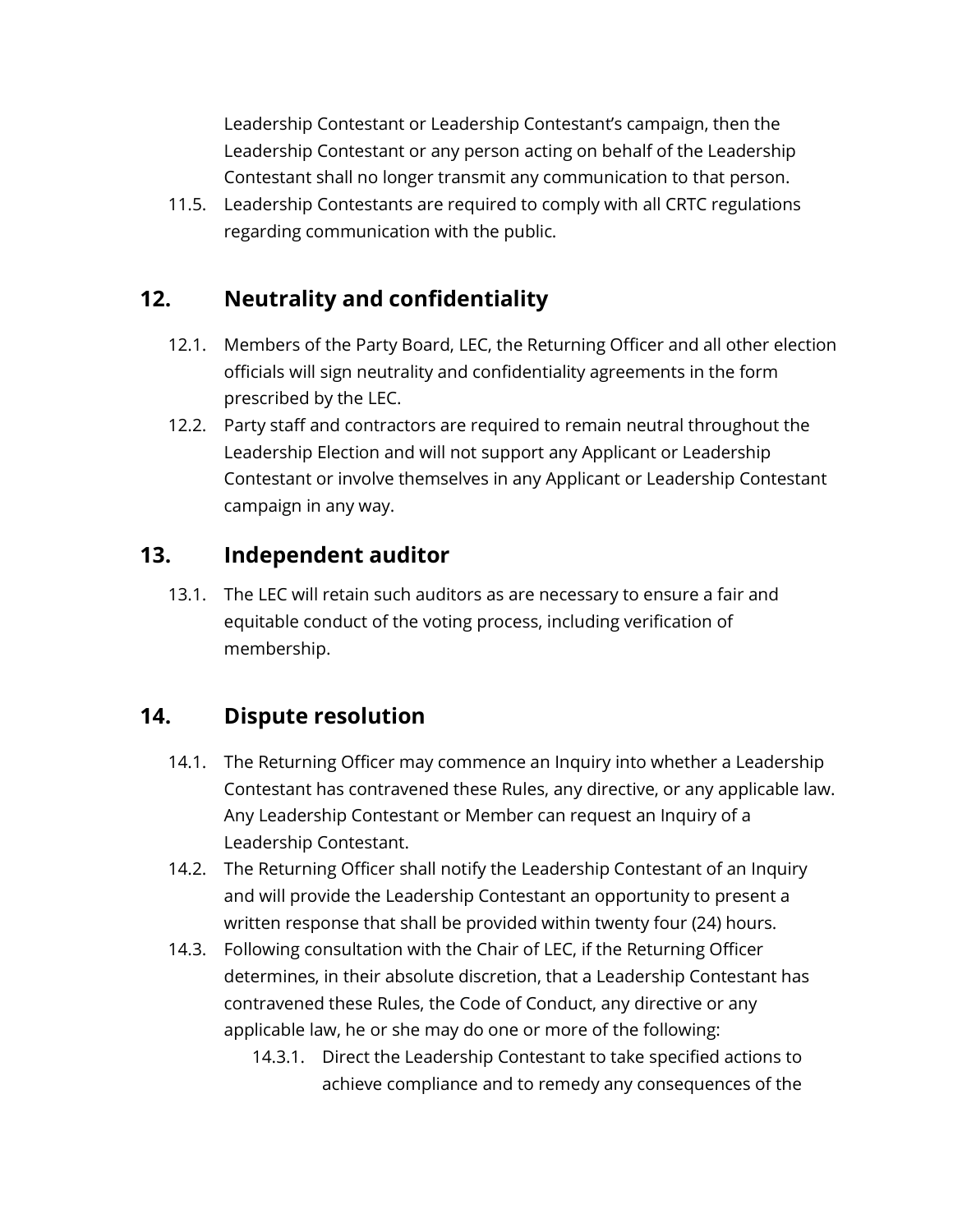contravention, with which direction the Leadership Contestant must immediately comply;

- 14.3.2. Levy a fine and charge any such fine against all or part of the Leadership Contestant's Compliance Deposit;
- 14.3.3. Issue a written warning;
- 14.3.4. Make public the Returning Officer's determination and ruling;
- 14.3.5. Advise the appropriate authorities;
- 14.3.6. Recommend to LEC that LEC disqualify the Leadership Contestant and remove his or her name from the ballot; and
- 14.3.7. Take such other steps that it deems appropriate.
- 14.4. Upon receipt of a recommendation from the Returning Officer to disqualify a Leadership Contestant and remove his or her name from the ballot, the LEC shall meet to consider the recommendation. The LEC shall, in its absolute discretion, determine whether to disqualify the Leadership Contestant and remove his or her name from the ballot. The Chair of LEC shall promptly communicate the LEC's decision in writing to the Leadership Contestant and the Returning Officer. The LEC may refer the matter back to the Returning Officer or request information from the affected Leadership Contestant if required in the absolute discretion of the LEC. The decision of the LEC shall be final and binding and are not subject to review by any court.
- 14.5. A decision of the Returning Officer made pursuant to section 14.3.1, 14.3.2., 14.3.3., 14.3.4., 14.3.5 and 14.3.7 shall be communicated to all affected Leadership Contestants. Such decision may be reviewed by the LEC upon receipt of a written Review Application by an affected Leadership Contestant.
	- 14.5.1. An affected Leadership Contestant must file a Review Application with the Chair of the LEC within twenty-four (24) hours of being provided notice of the Returning Officer's decision, along with a non-refundable administrative fee of \$1,500 payable to the Party.
	- 14.5.2. A Review Application must include all supporting documentation. The Returning Officer may provide a written response to the Review Application, but is not obligated to do so. The LEC may request further information from the Leadership Contestant, the Returning Officer, or any other person, but is not obliged to receive representations with respect to any Review Application other than the contents of the Review Application and any response provided by the Returning Officer.